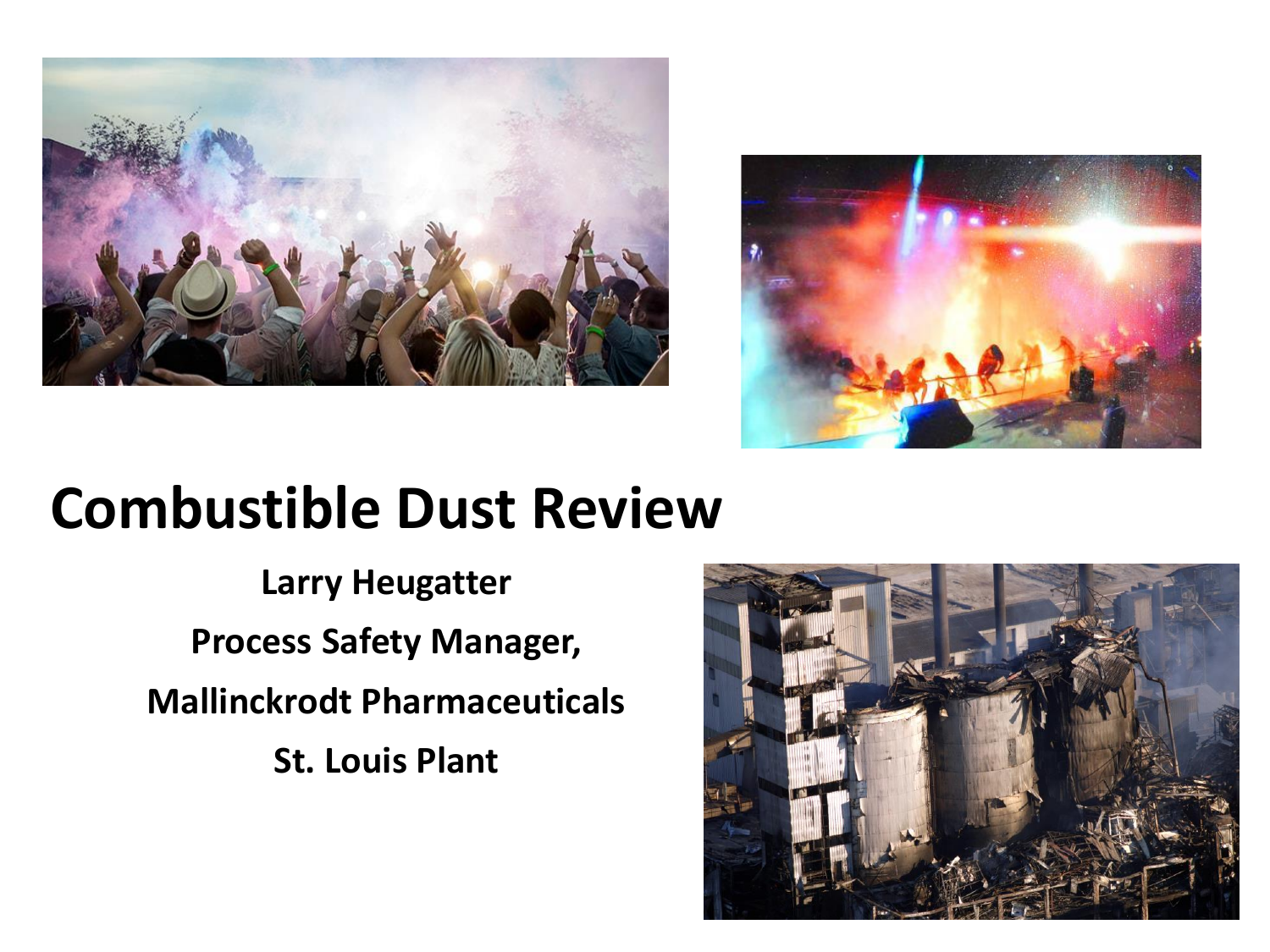#### 1/29/03 - West Pharmaceutical – Kinston, NC Polyethylene powder



6 fatalities, 38 injuries, and destroyed the facility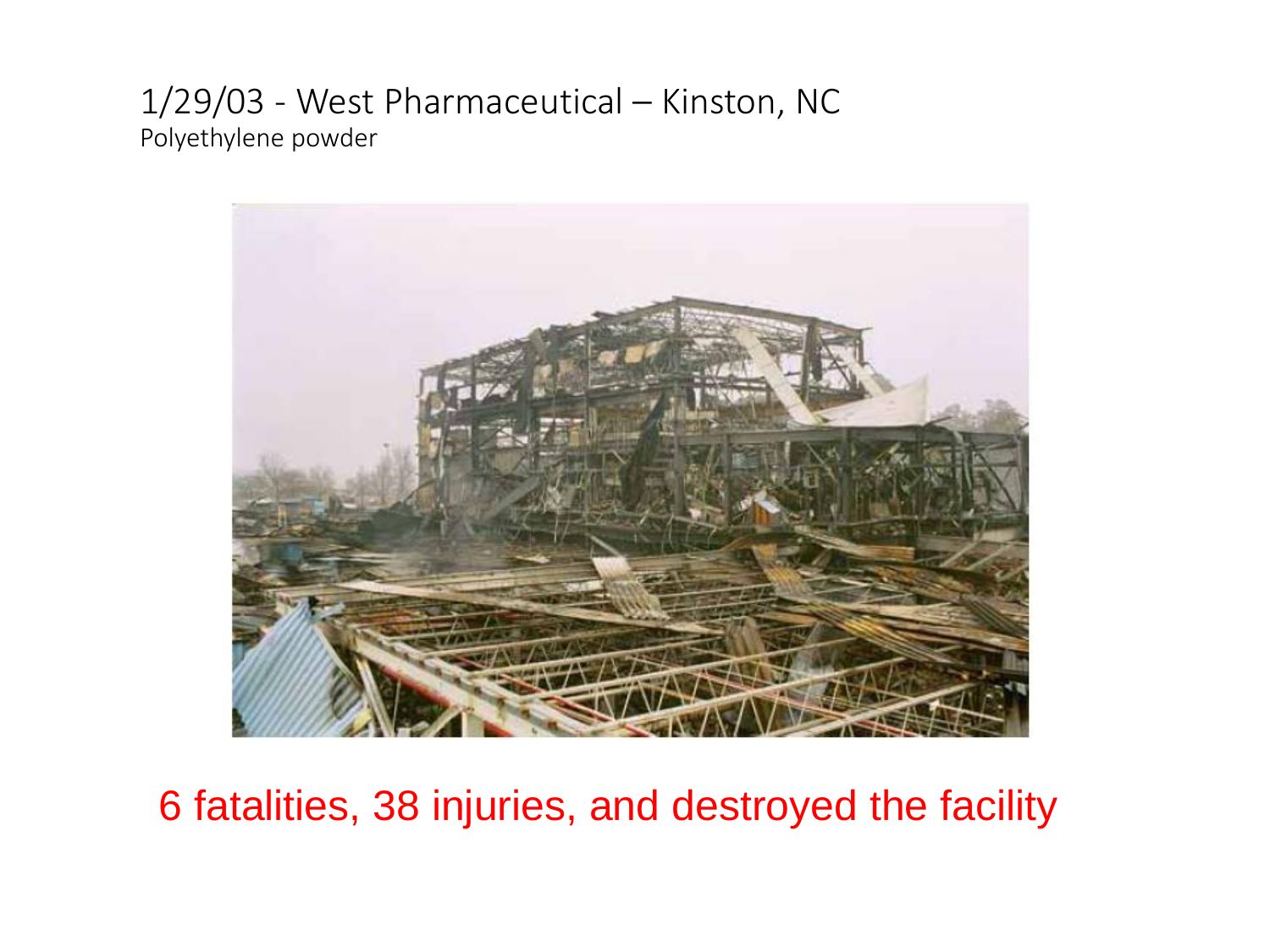#### 2/30/03 - CTA Acoustics – Corbin, KY



7 fatalities, 37 injuries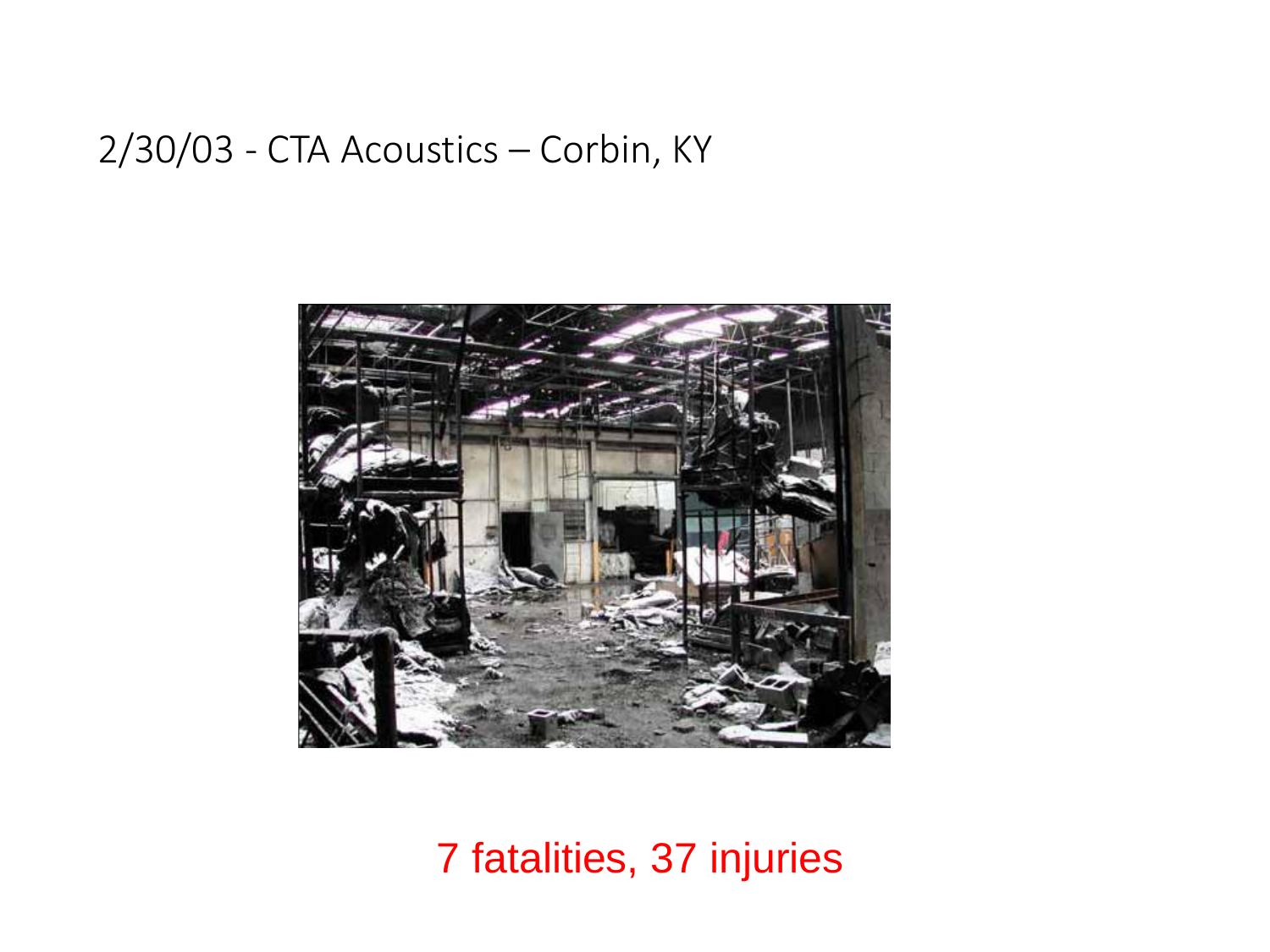#### 2/7/08 - Imperial Sugar – Port Wentworth, GA



14 fatalities and numerous injuries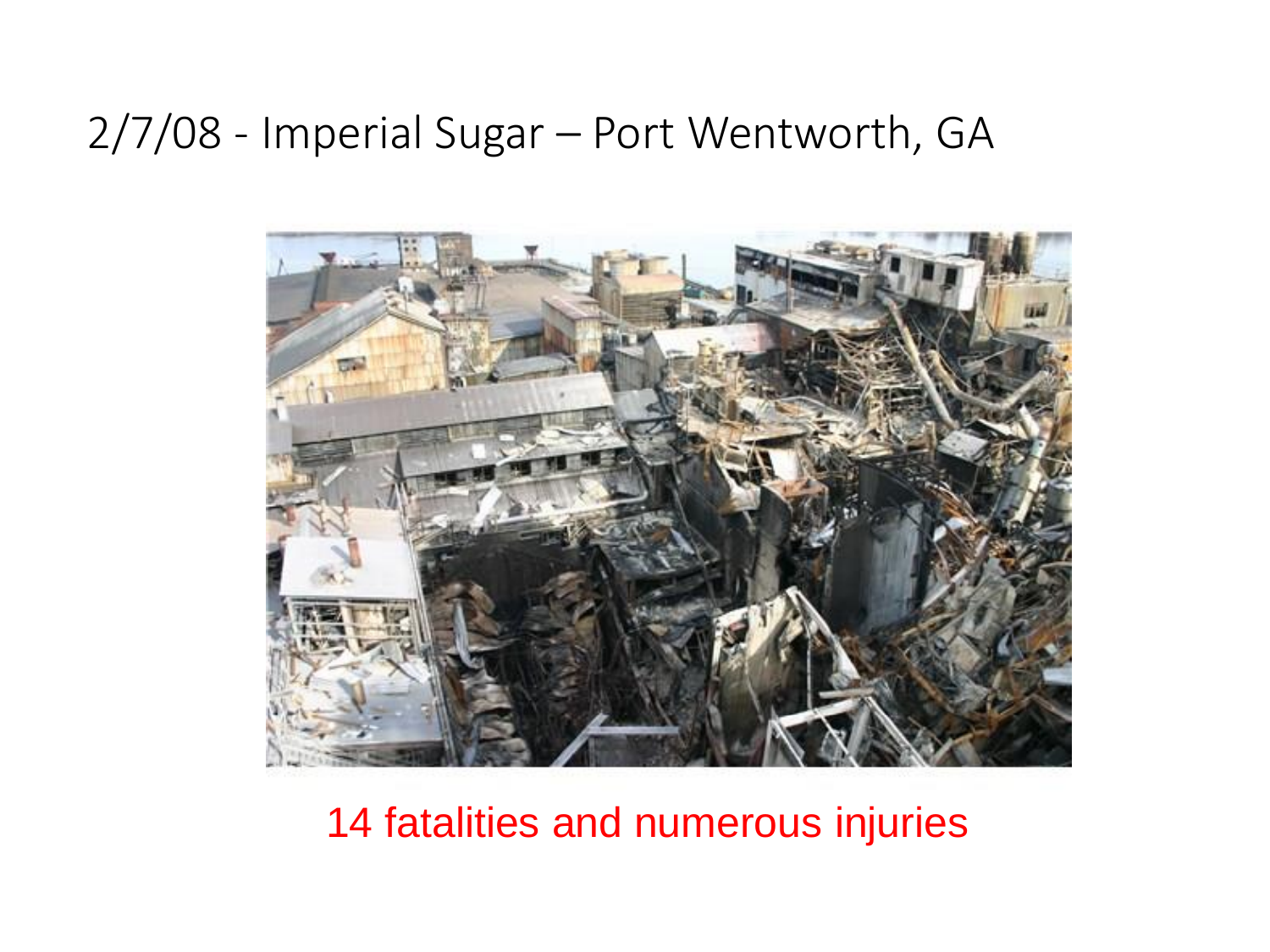#### Local incident, 2006



2 injured, property damage, fire department imposed downtime. Production halted for four months.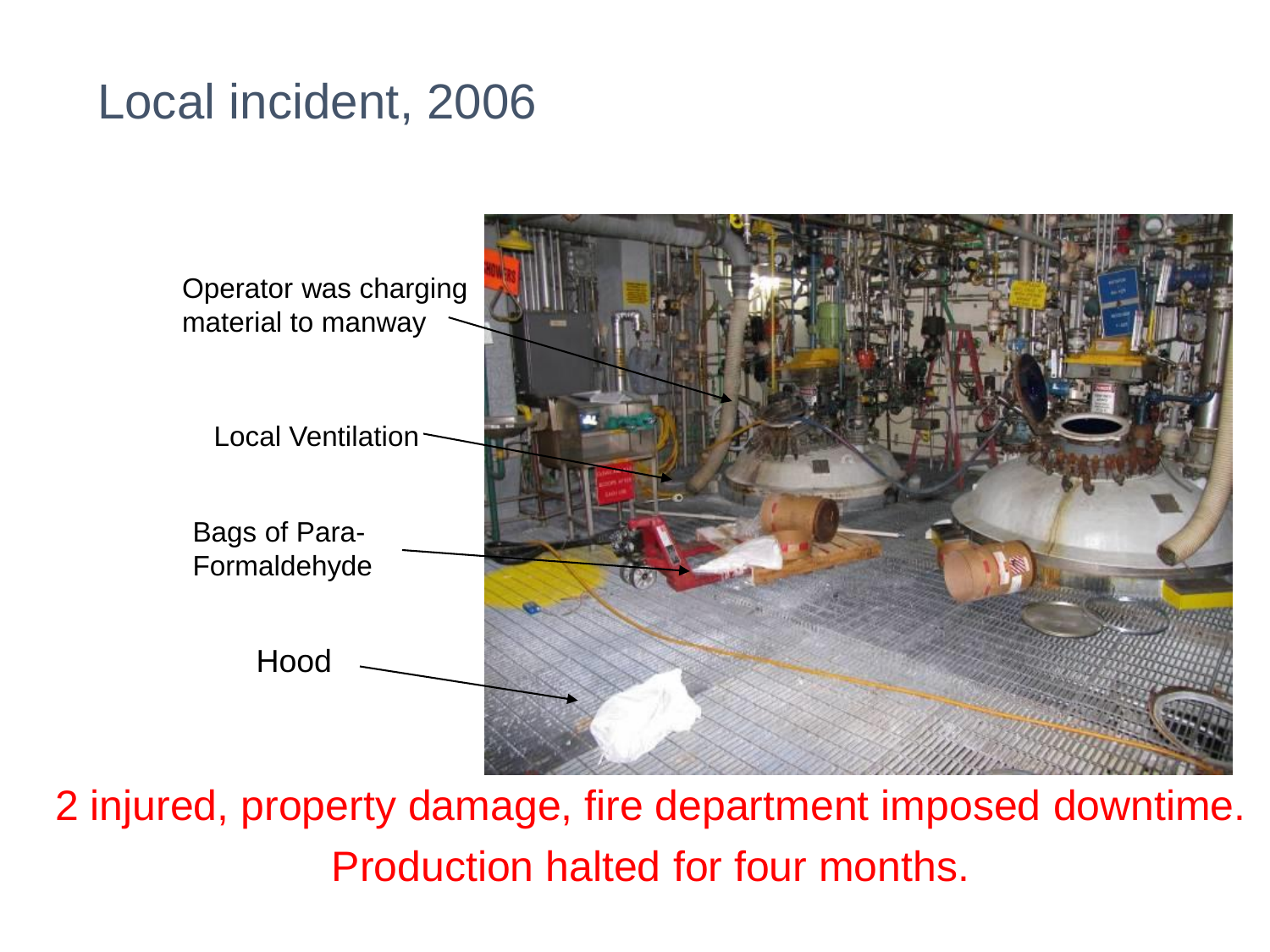### **Local Incident, continued**

#### Damage to interior wall

Explosion Relief Panels separated from Bldg. Structure.

> And this was a primary event, not a "Big One"

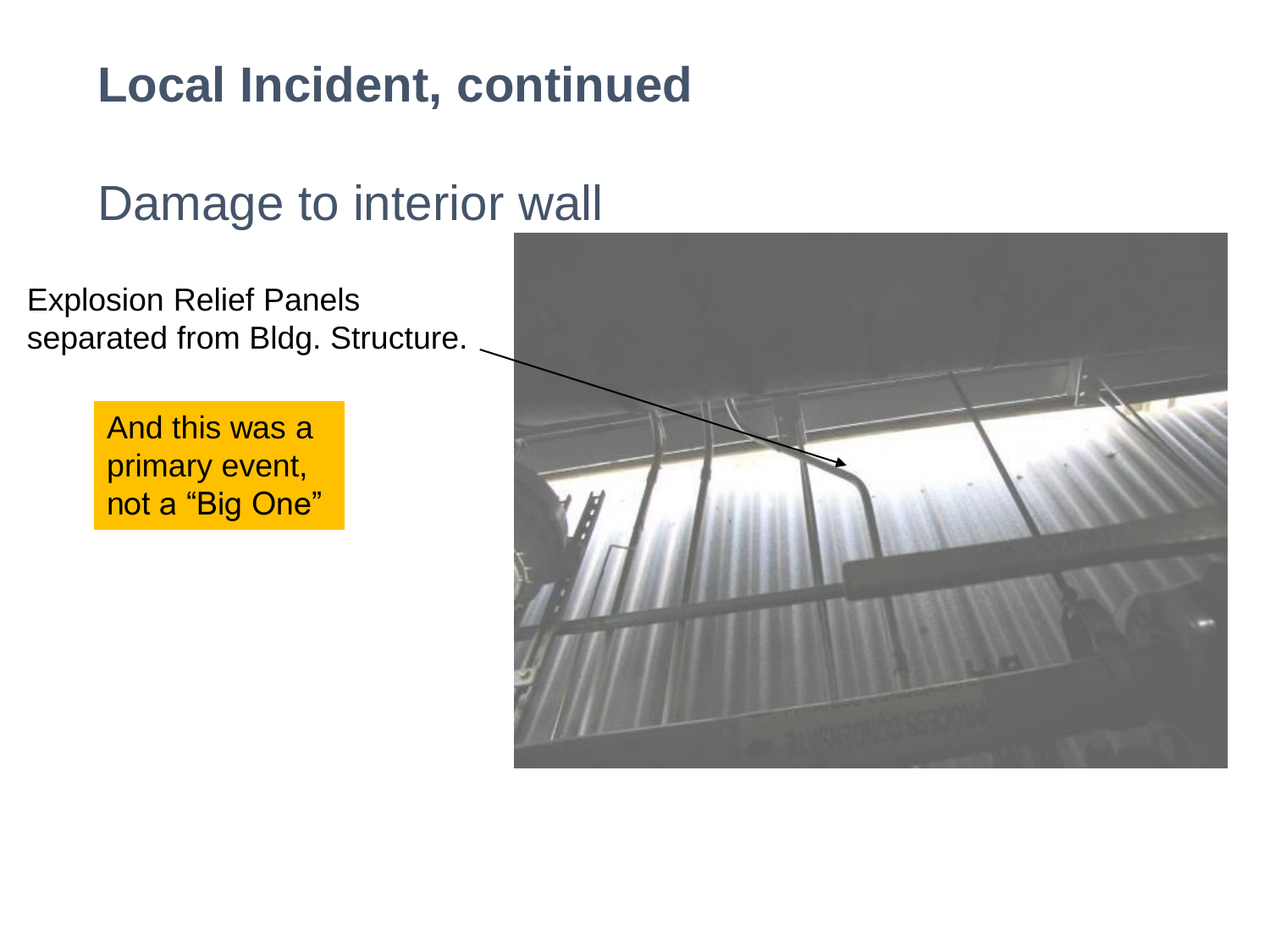### **Employee prior experience**

- Plant made wood pellets for stoves, using fine sawdust.
- Hammer mill had a flexible dust collection tube, ungrounded.
- Buildup of dust in the tube increased velocity, and static spark developed.
- Duct exploded about 10-12 feet above employee's head, triggering multiple subsequent explosions.
- He was thrown 15 feet across the room into a steel girder. Injuries included cracked hip, bruises, contusions, lacerations, relocated collar bone.
- Walls and floor were on fire, heavy smoke and no visibility. Exterior walls blown off; interior walls buckled.
- Employee found a side door. Exiting, a piece of exterior wall fell, cutting him on the neck near an artery.
- Passed out, woke to voices that he must be dead. Called out as loud as he could. ER doctor drove past the plant on the way to the hospital. Said he couldn't believe anyone could survive that amount of force.
- More difficult than recovery from injuries was having courage to go back in the building. "The smell never leaves you and brings back the emotion and sounds from the day. You can move on with your life but it will always be with you…"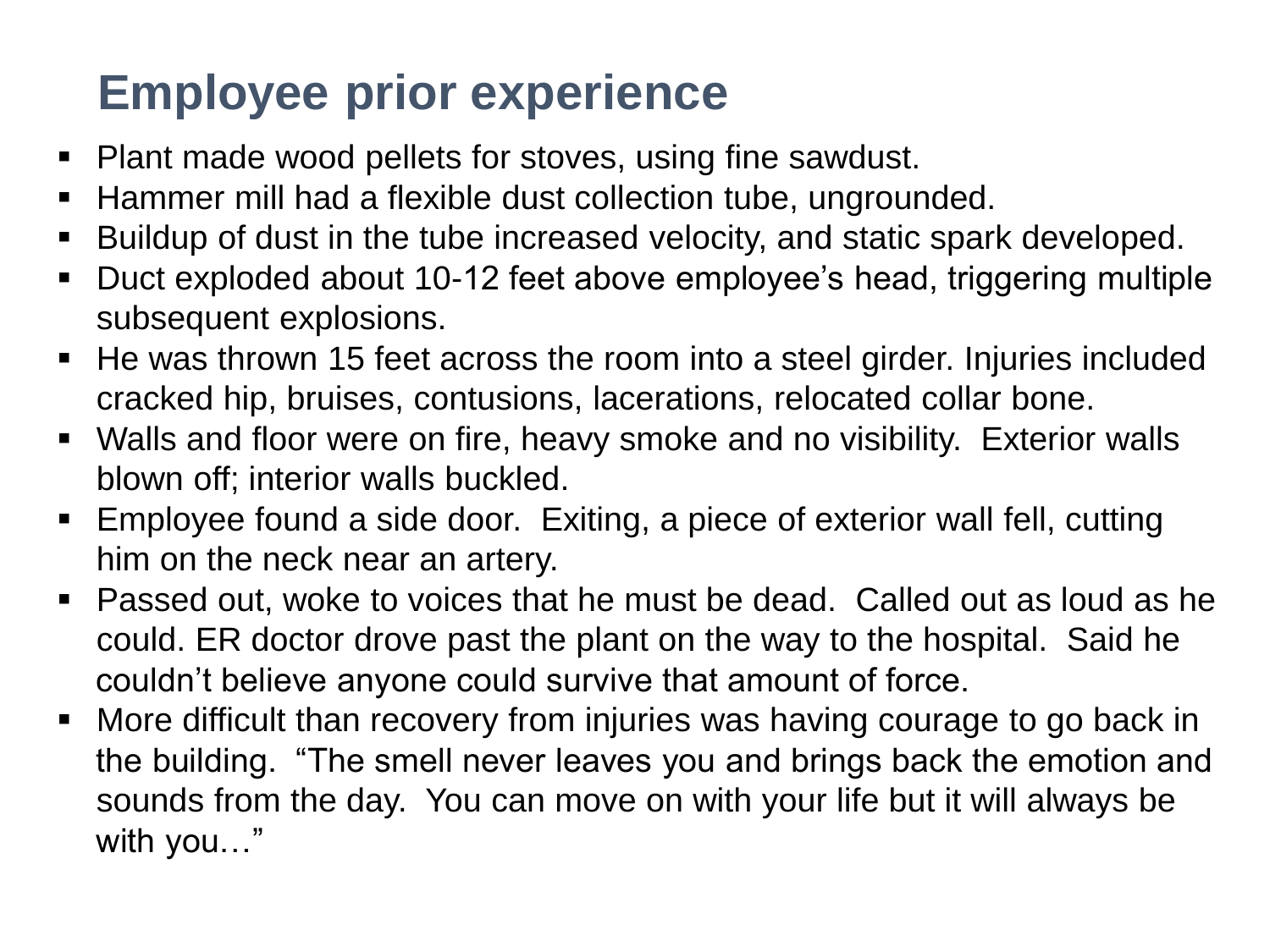# What creates combustible dust?

Many solid materials become highly flammable when reduced to fine powders



a. Slow combustion

**b.** Fast combustion

c. Dust explosion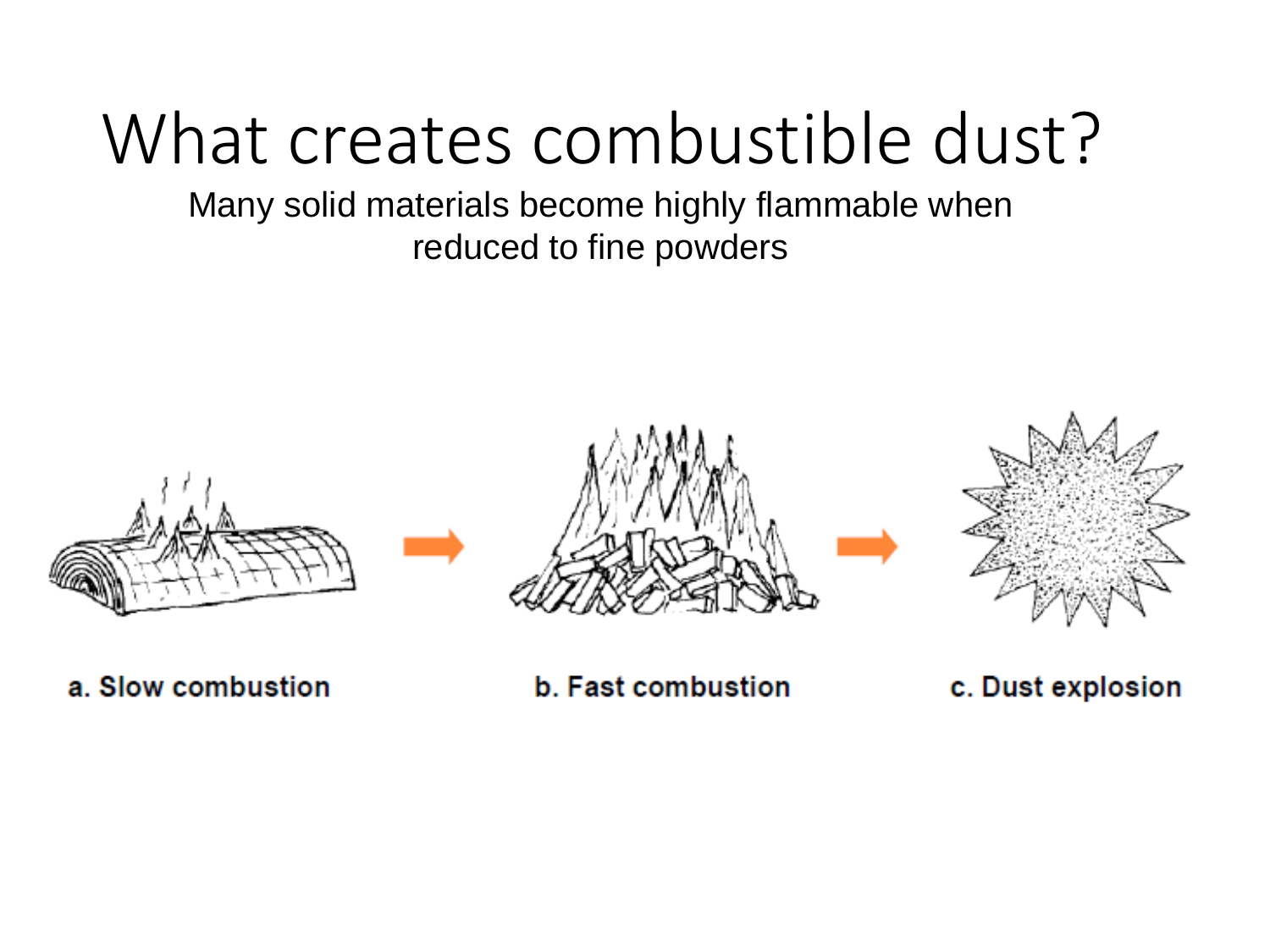# Fire Triangle – a Review

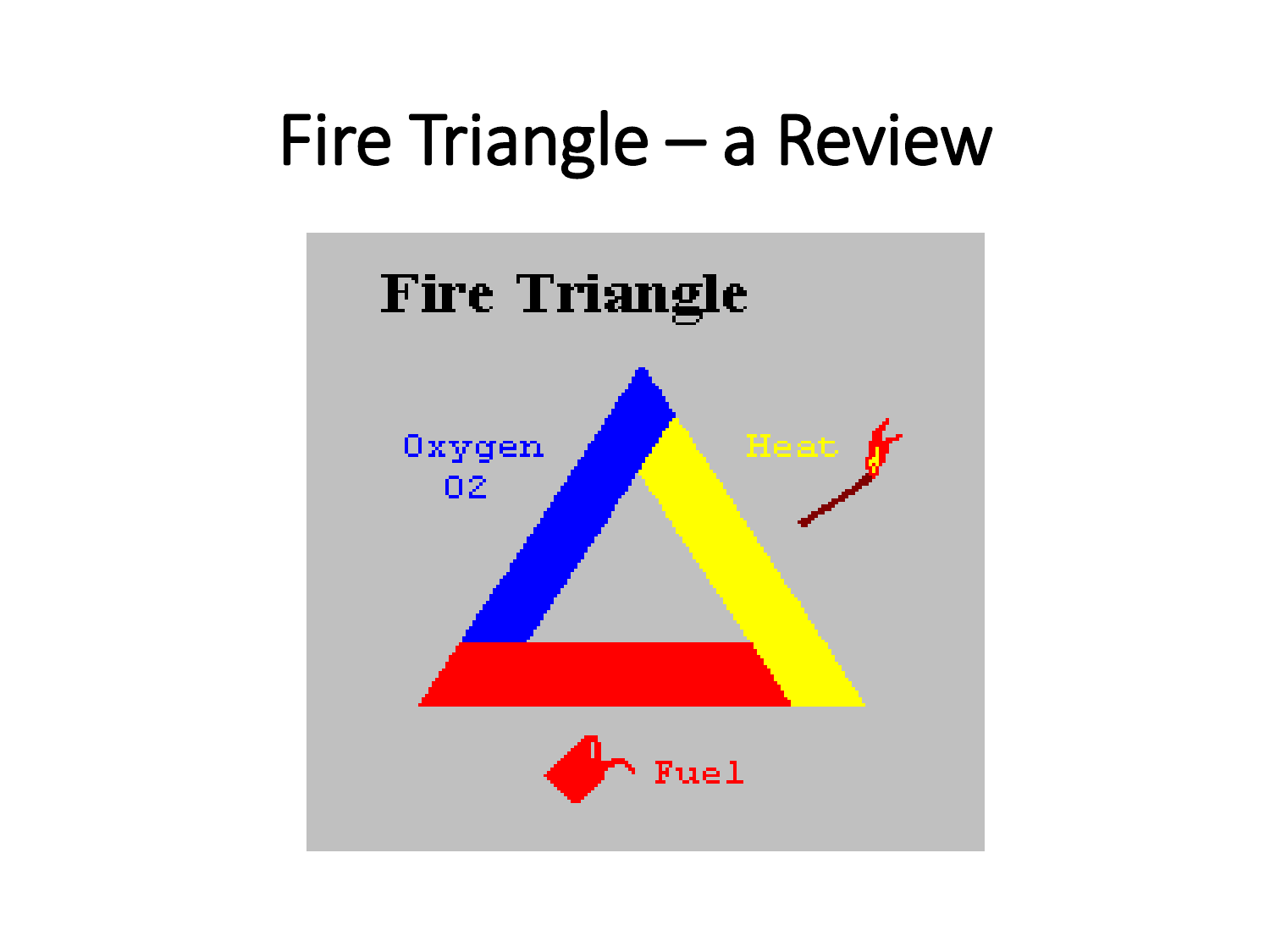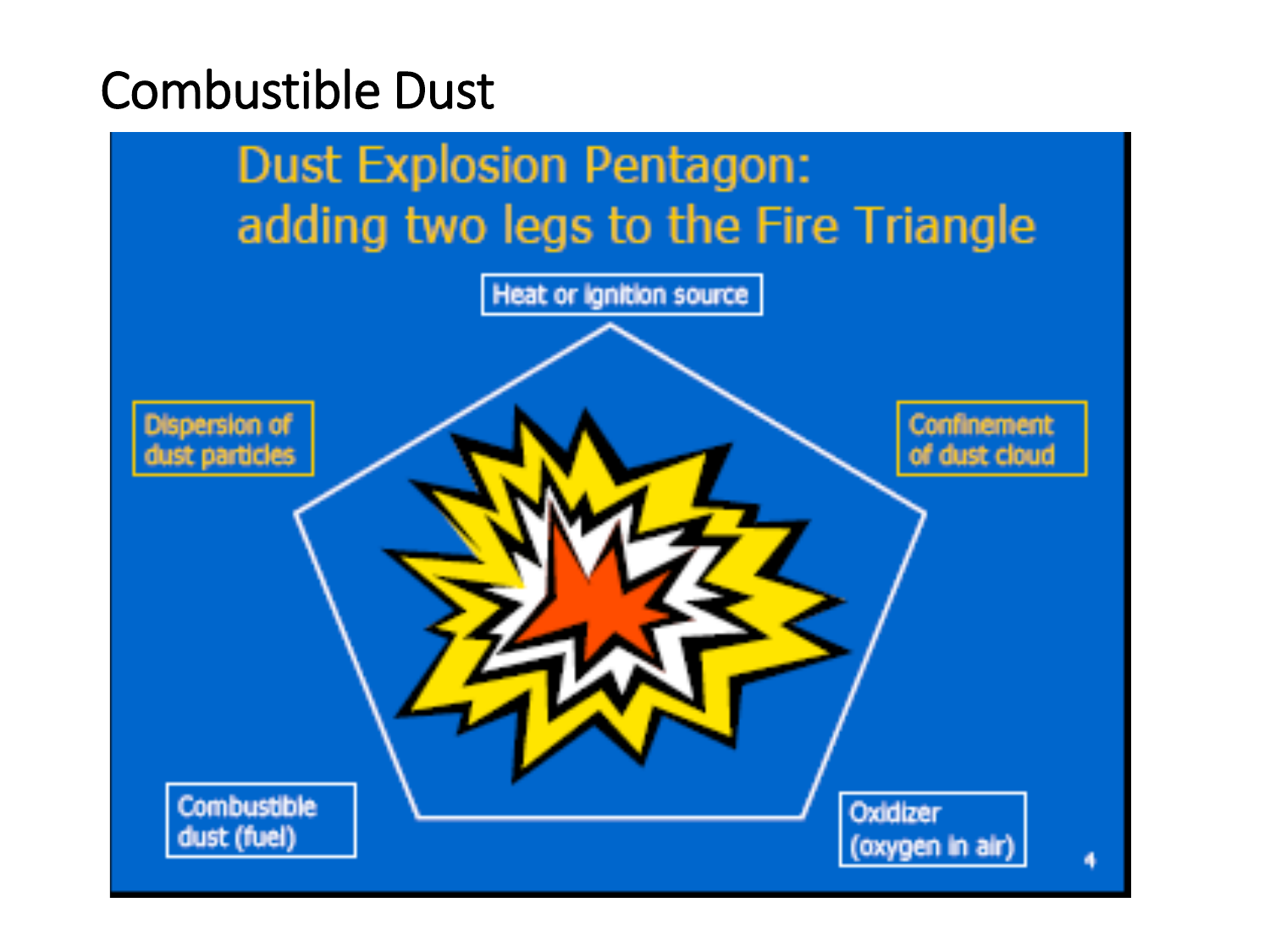- Primary event initiates
	- Usually localized issue
	- May or may not have large impact on its own

- Secondary event
	- Catastrophic losses
	- Made possible through dust accumulations
		- Suspended ceilings
		- Floors, tables, ceiling beams, etc.

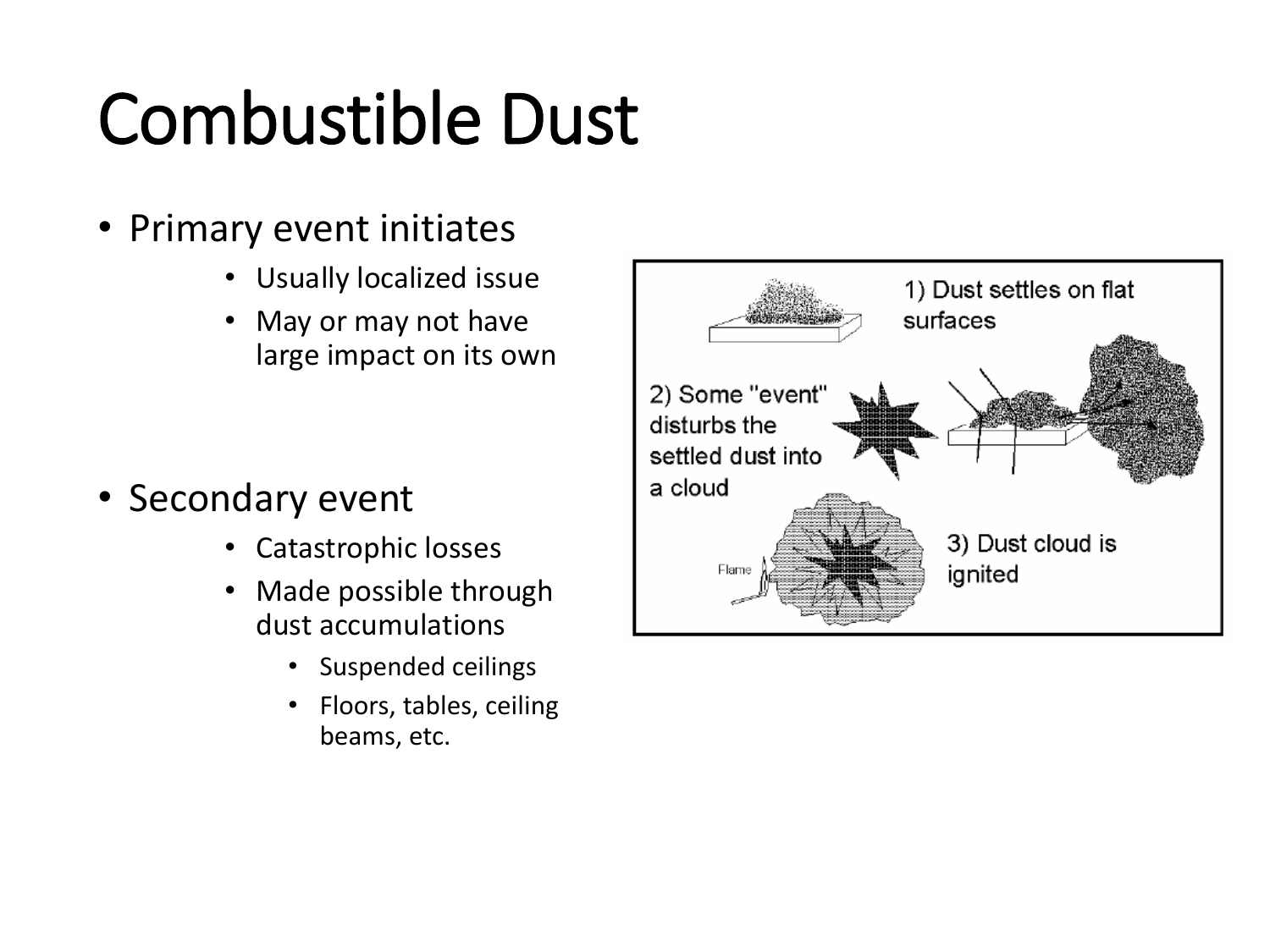#### **Common terms used**

- **Flammable, Explosive, Combustible**  for dusts, all the same
- **MIE – Minimum Ignition Energy** Predicts the ease and likelihood of ignition of a dispersed dust cloud (mJ)
- **Kst** Measures the relative explosion severity compared to other dusts (bar m/sec)
- **Pmax** Maximum pressure of a dust explosion (bar)
- **MEC – Minimum Explosive Concentration**  Measures the minimum amount of dust, dispersed in air, required to spread an explosion. Analogous to LFL. NOT RECOMMENDED AS A BASIS OF SAFETY
- **LOC – Limiting Oxygen Concentration** Determines the least amount of oxygen required for explosion propagation through the dust cloud.
- **Resistivity –** Indicates amount of time established charge would take to dissipate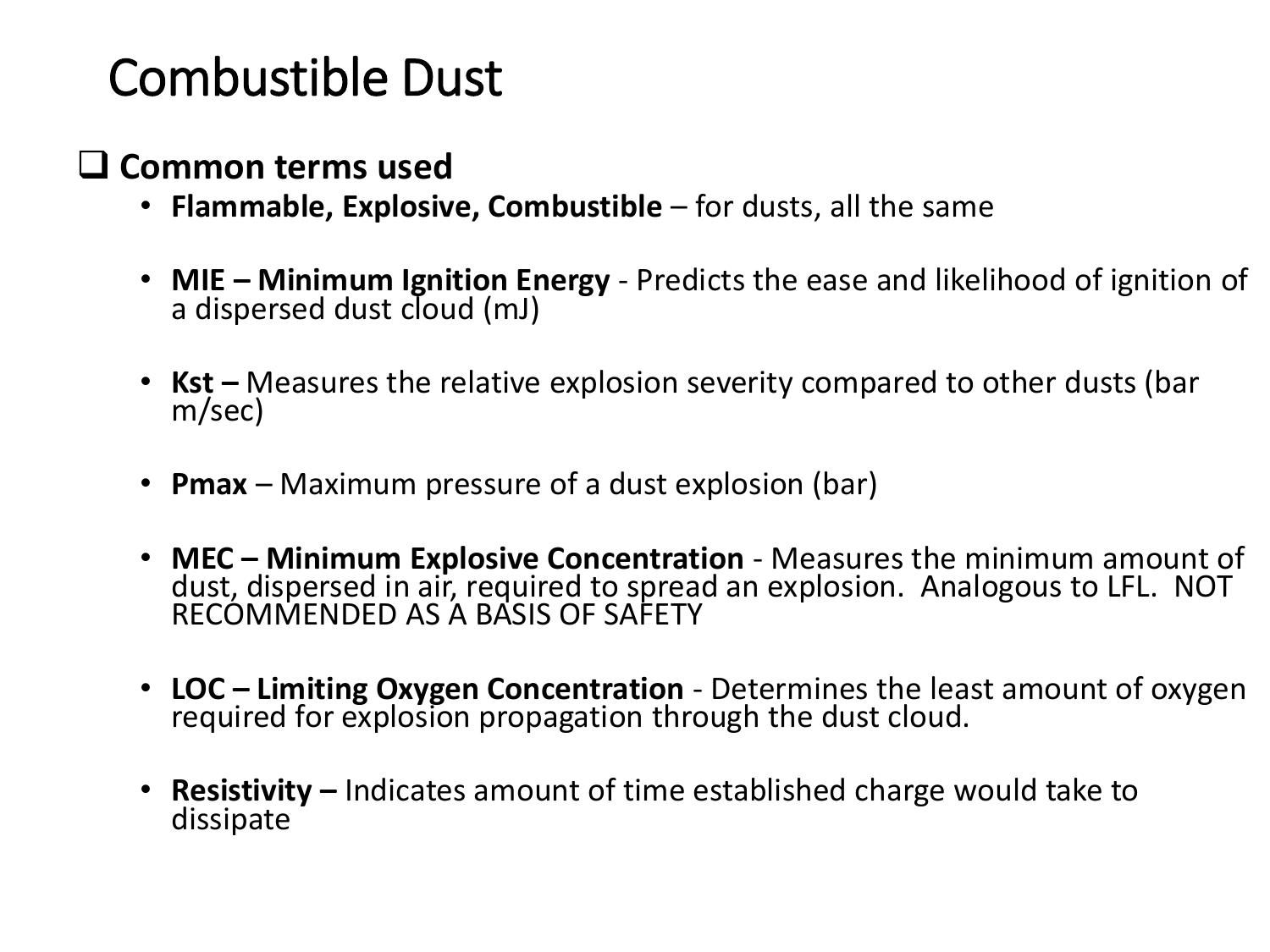#### Data Review

| Compound                                                  | <b>Location</b>       | MIE, mJ                 | Kst, bar-m/s<br>(0-200 weak; 200-300 strong; |  |
|-----------------------------------------------------------|-----------------------|-------------------------|----------------------------------------------|--|
| Polyethylene powder                                       | <b>West Pharma</b>    | 15                      | >300 very strong)<br>140 (weak)              |  |
| <b>Phenolic resin</b>                                     | <b>CTA Acoustics</b>  | $\overline{\mathbf{3}}$ | 165 (weak)                                   |  |
| <b>Sugar</b>                                              | <b>Imperial Sugar</b> | 30                      | 80 (really weak)                             |  |
| <b>Grain dust</b>                                         | <b>Everywhere</b>     | 30                      | 89 (really weak)                             |  |
| p-Formaldehyde                                            | <b>Local incident</b> | 20                      | <b>178 (weak)</b>                            |  |
| <b>Active Pharmaceutical</b><br><b>Ingredient (API) 1</b> |                       | $\overline{3}$          | 402 (very strong)                            |  |
| <b>Active Pharmaceutical</b><br><b>Ingredient (API) 2</b> |                       | $1 - 10$                | 195-259 (strong)                             |  |
| <b>Active Pharmaceutical</b><br><b>Ingredient (API) 3</b> |                       | $5 - 10$                | 246 (strong)                                 |  |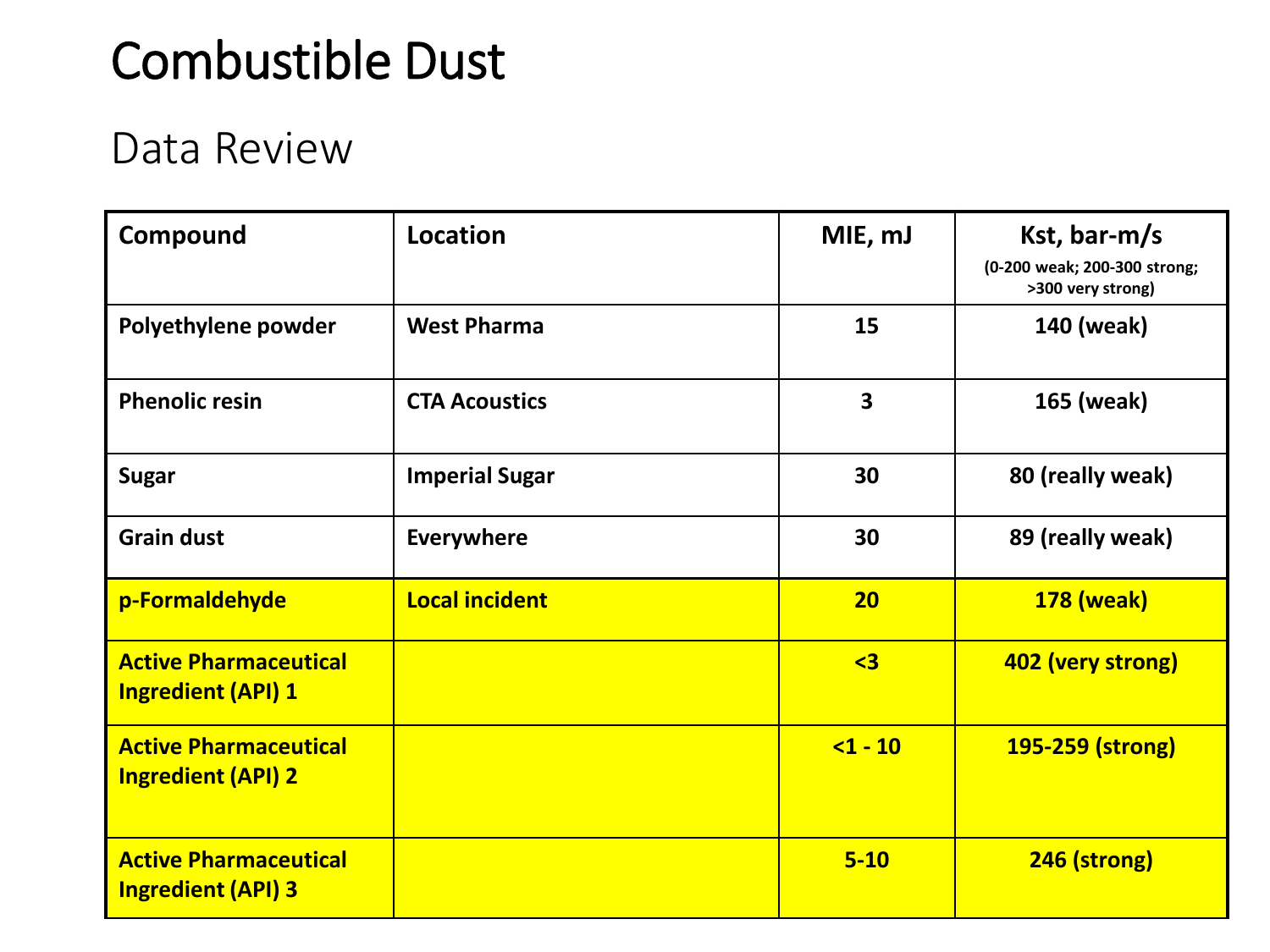### Equipment Involved in Dust Explosions

| <b>EQUIPMENT</b>       | $US (1985 - 1995)$ |        | UK (1979 – 1988) |               | Germany (1965 –<br>1980) |      |
|------------------------|--------------------|--------|------------------|---------------|--------------------------|------|
|                        | No.                | $\%$   | No.              | $\frac{9}{6}$ | No.                      | $\%$ |
| <b>Dust Collectors</b> | 156                | 42%    | 55               | 18%           | 73                       | 17%  |
| <b>Grinders</b>        | 35                 | 9%     | 51               | 17%           | 56                       | 13%  |
| <b>Silos/ Bunkers</b>  | 27                 | 7%     | 19               | 6%            | 86                       | 13%  |
| <b>Conveyors</b>       | 32                 | 9%     | 33               | 11%           | 43                       | 10%  |
| <b>Dryers/Ovens</b>    | 22                 | 6%     | 43               | 14%           | 34                       | 8%   |
| <b>Mixer/Blender</b>   | >12                | $>3\%$ | 7                | 2%            | 20                       | 5%   |
| Other/Unknown          | 84                 | 23%    | 95               | 31%           | 114                      | 27%  |
| <b>Total</b>           | 372                | 100%   | 303              | 100%          | 426                      | 100% |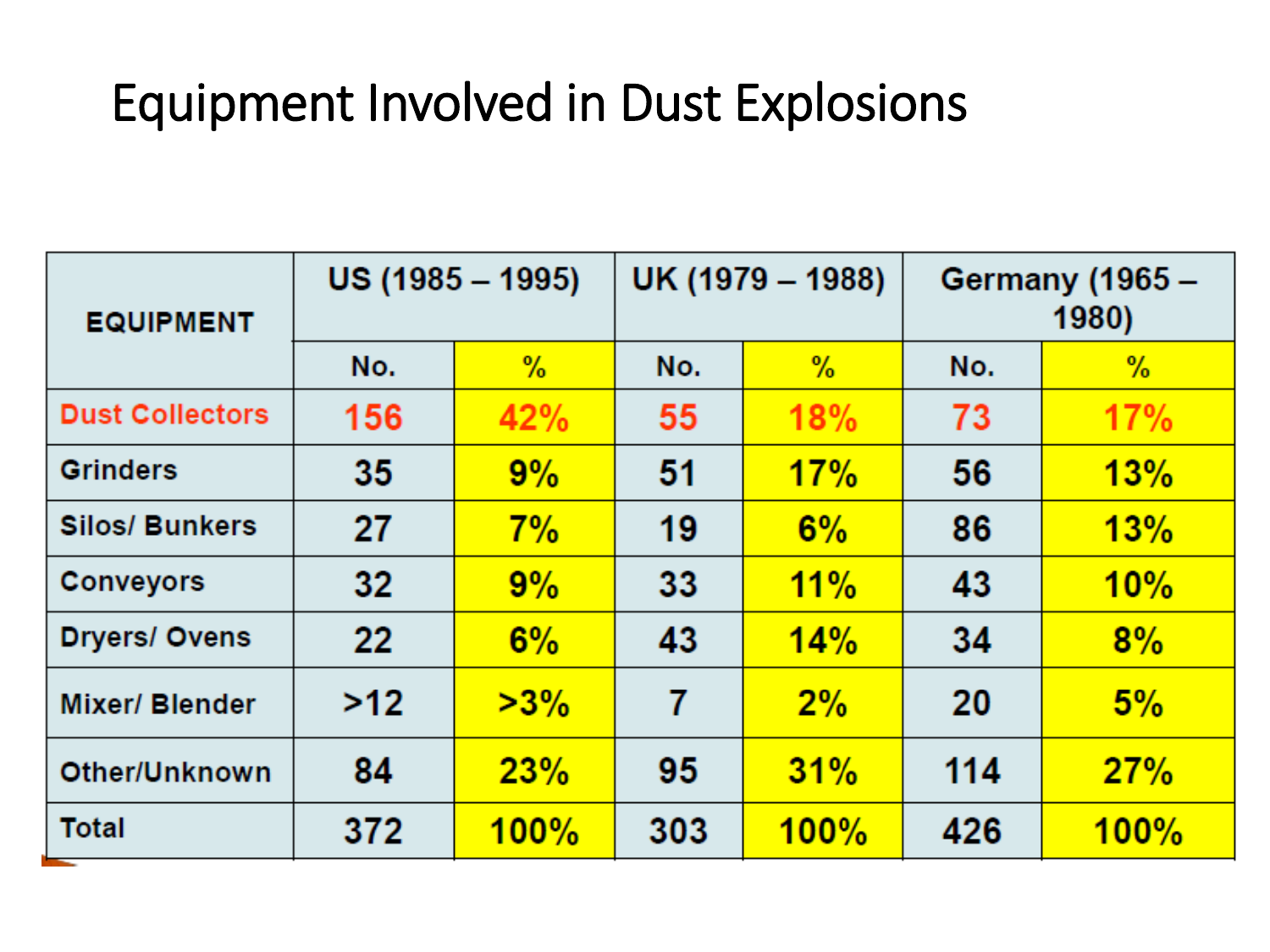#### *Hazard Management Options*

- "Break a Leg" of the pentagon
	- Fuel (accumulations of 1/32" over surface area of at least 5% of the floor area (up to 1000 ft<sup>2</sup>), including overhead beams, joists, ducts, tops of equipment, ceilings, etc.). *Housekeeping is paramount*
	- Oxygen exclusion (inerting)
	- Ignition source (bonding/grounding, elimination of non-conductives, insulators, electrical classification, limited free flow product, equipment maintenance, foreign metal elimination, **personnel grounding)**

- In addition to breaking a leg:
	- Deflagration containment
	- Relief and Isolation
	- Suppression systems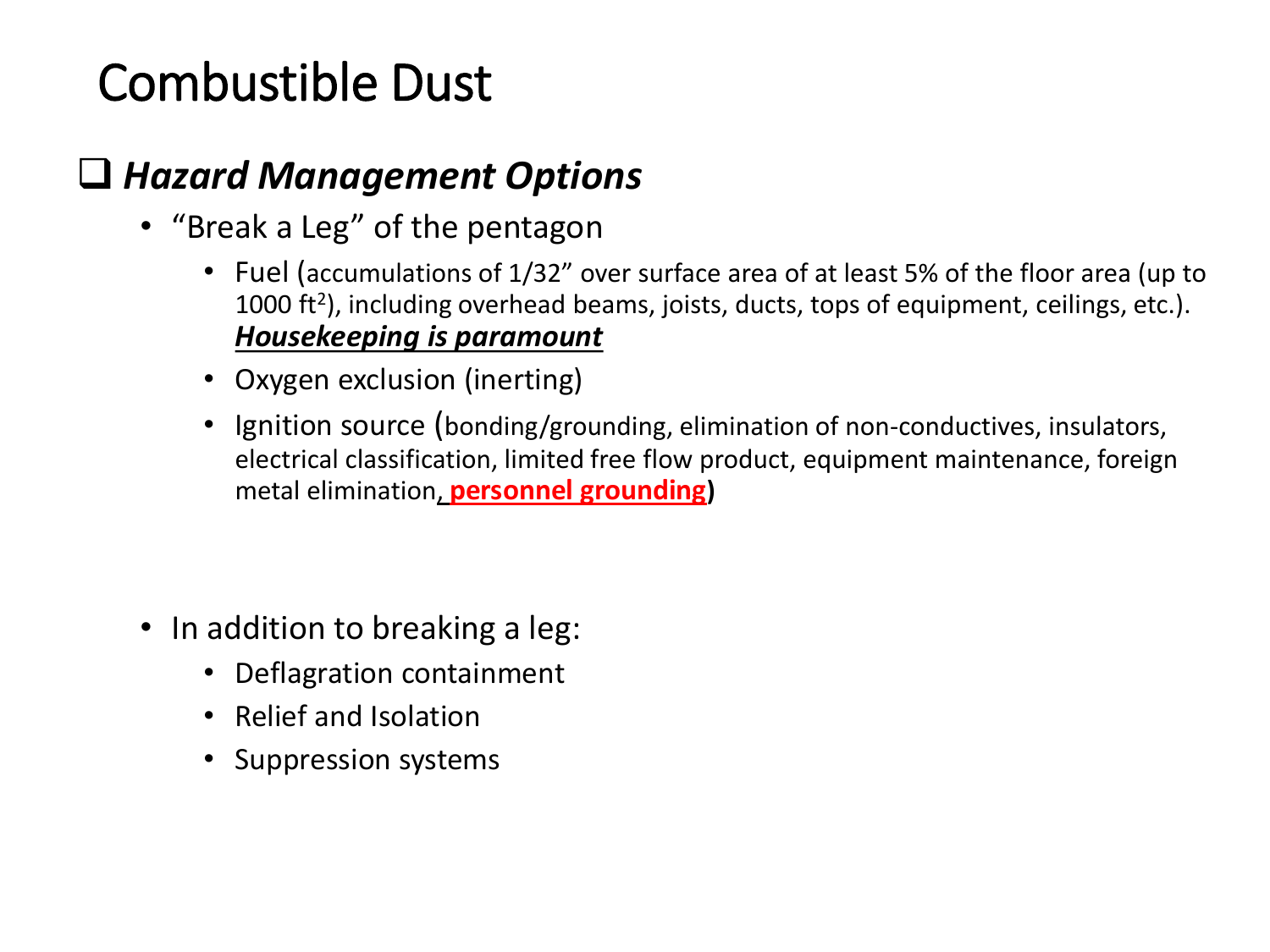## How do you ground personnel?

• Wristlets tethered to grounded equipment.



- Static dissipative shoes
	- Note: >80% cotton socks only



- Floor must be adequately conductive and grounded (resistance  $<$ 1 X 10 $<sup>6</sup>$  ohms), kept clean, and on a testing</sup> schedule.
- Shoe grounders

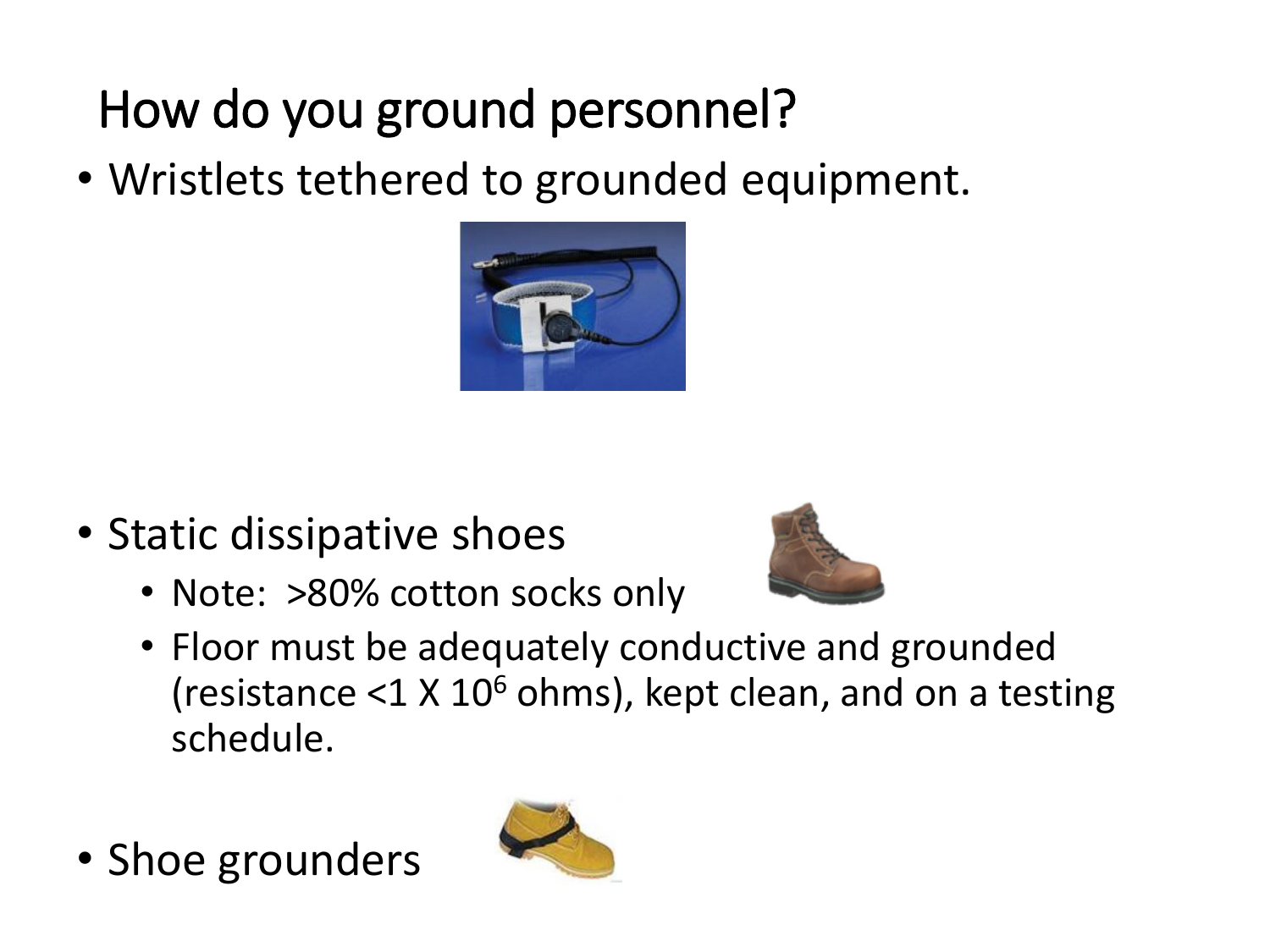## How do you know you're grounded?

• Test stations

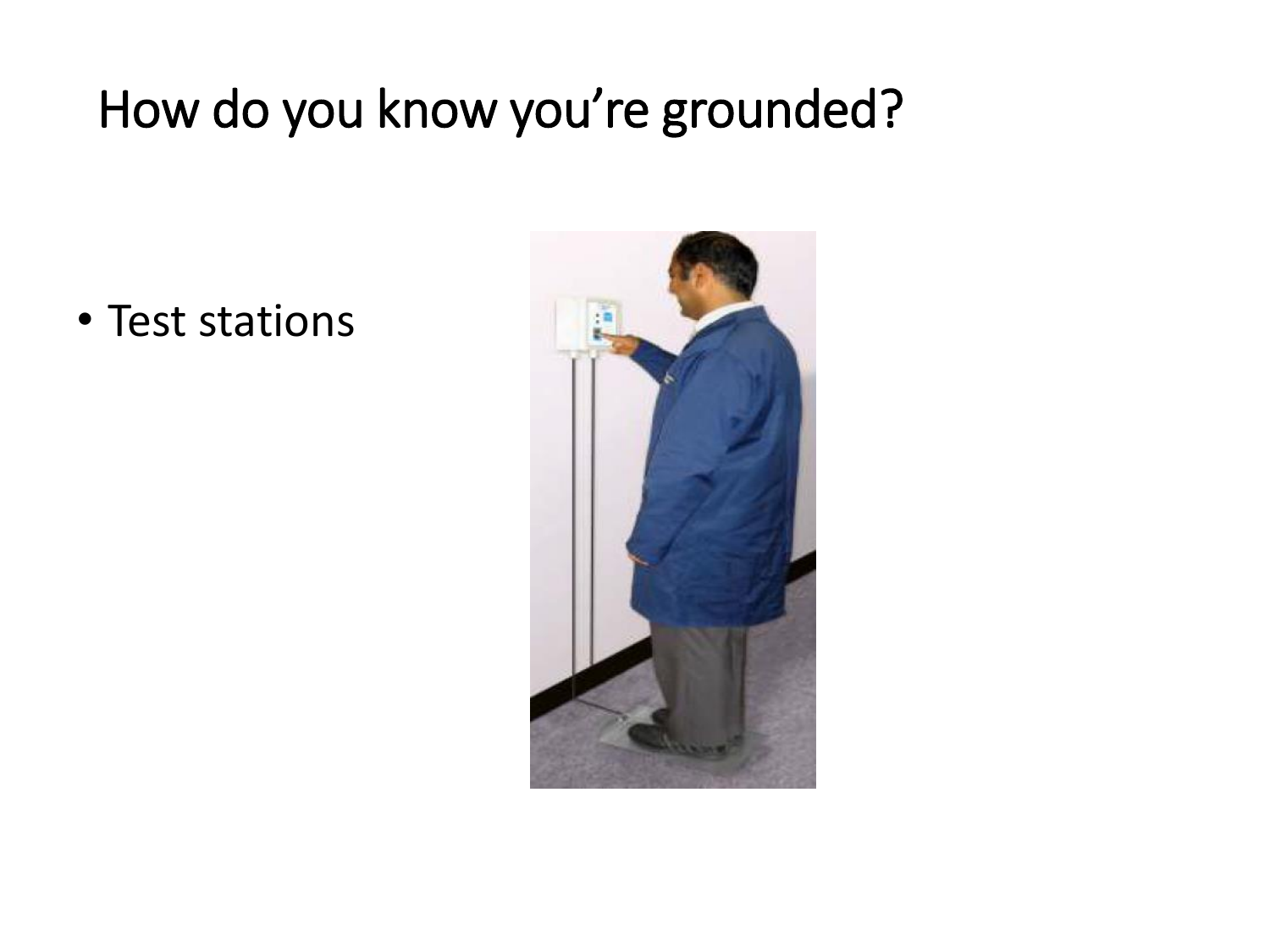Other Prevention and Mitigation Methods

➢ **Electrical Equipment – Class II, Div 1 or 2** 



➢ **Screw conveyors – prevent transmission of dust explosion**





#### ➢ **Rotary valves**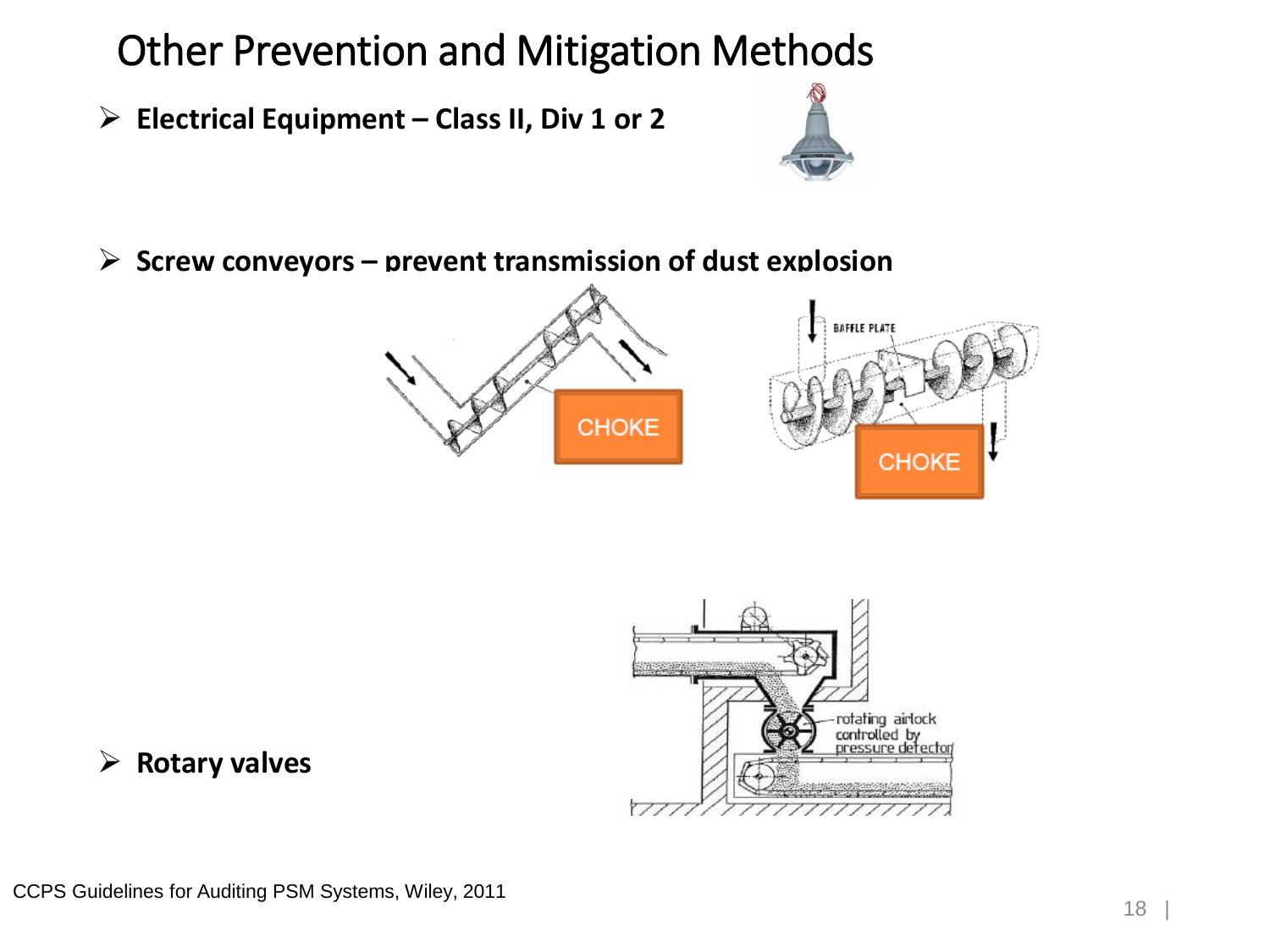#### Prevention and Mitigation – Isolation/Suppression

Active devices in ducts



Extinguishing agent ahead of flame

**Automatic valve closing ahead of flame**



CCPS Guidelines for Auditing PSM Systems, Wiley, 2011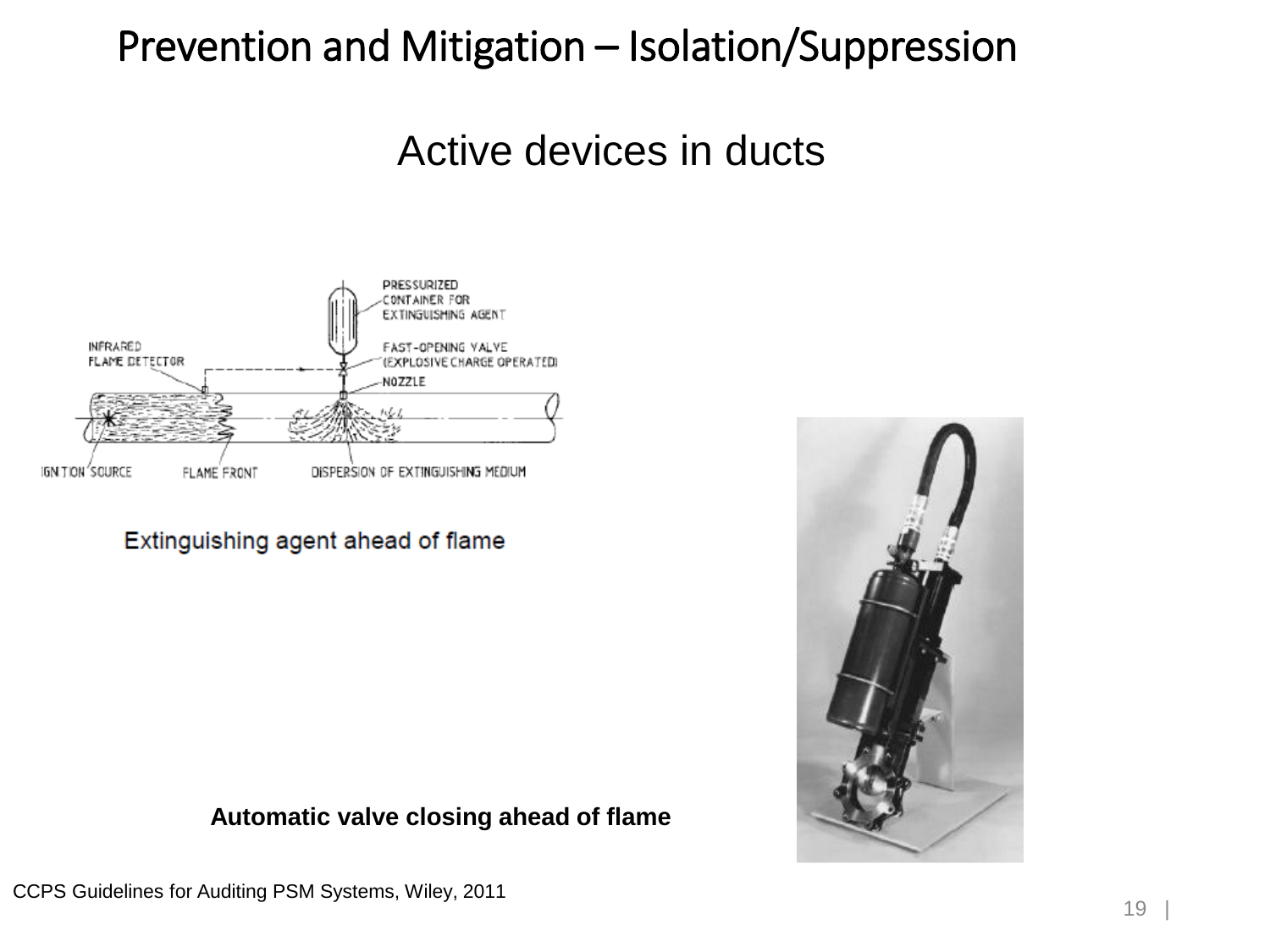#### Prevention and Mitigation - Housekeeping

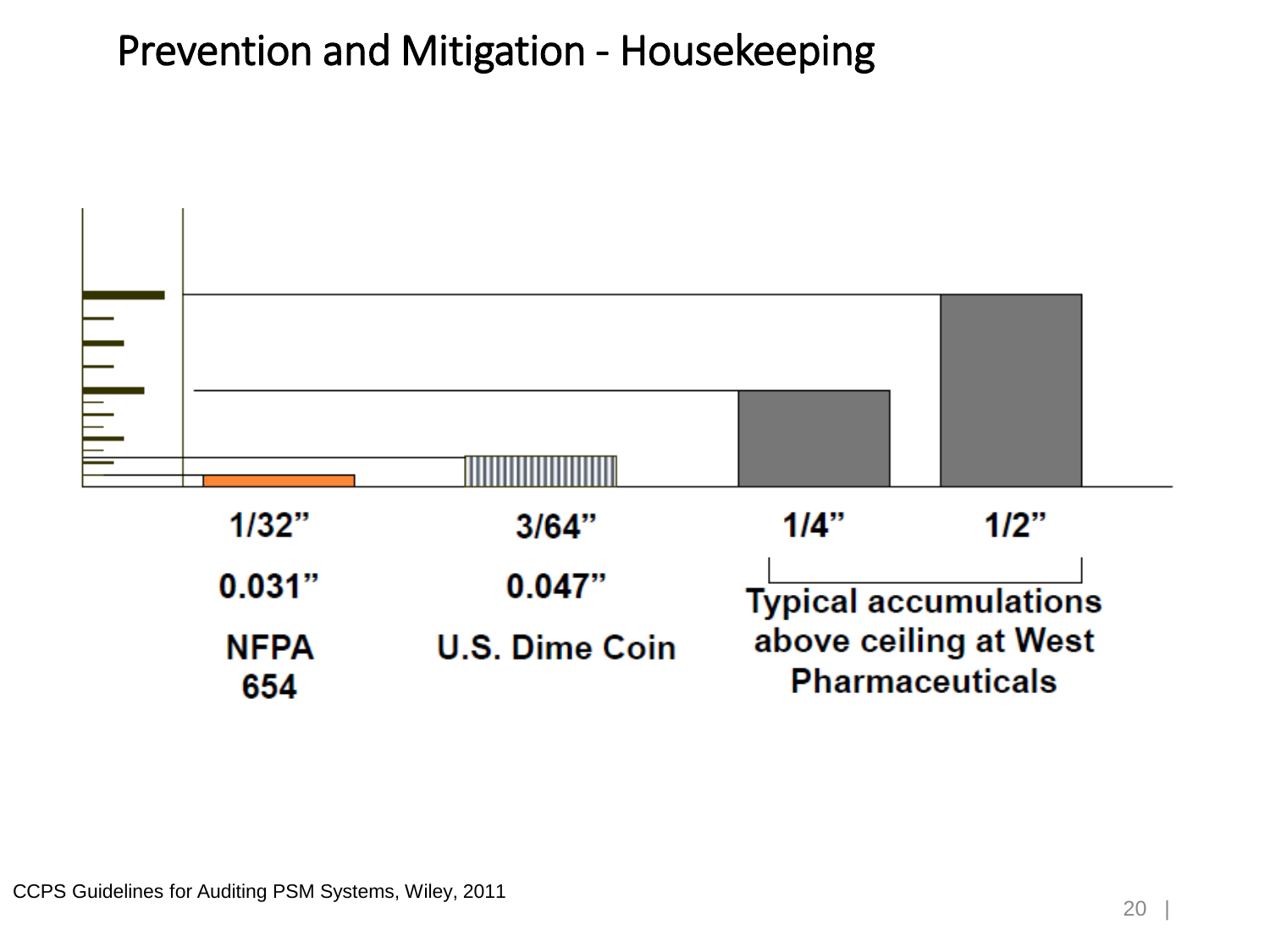### References

- NFPA 68 Standard on Explosion Protection by Deflagration Venting, 2018
- NFPA 69 Explosion Prevention Systems, 2014
- NFPA 77 Static Electricity, 2014
- NFPA 652 Standard on the Fundamentals of Combustible Dust, 2016
- NFPA 654 Standard for the Prevention of Fire and Dust Explosions from the Manufacturing, Processing, and Handling of Combustible Particulate Solids, 2017